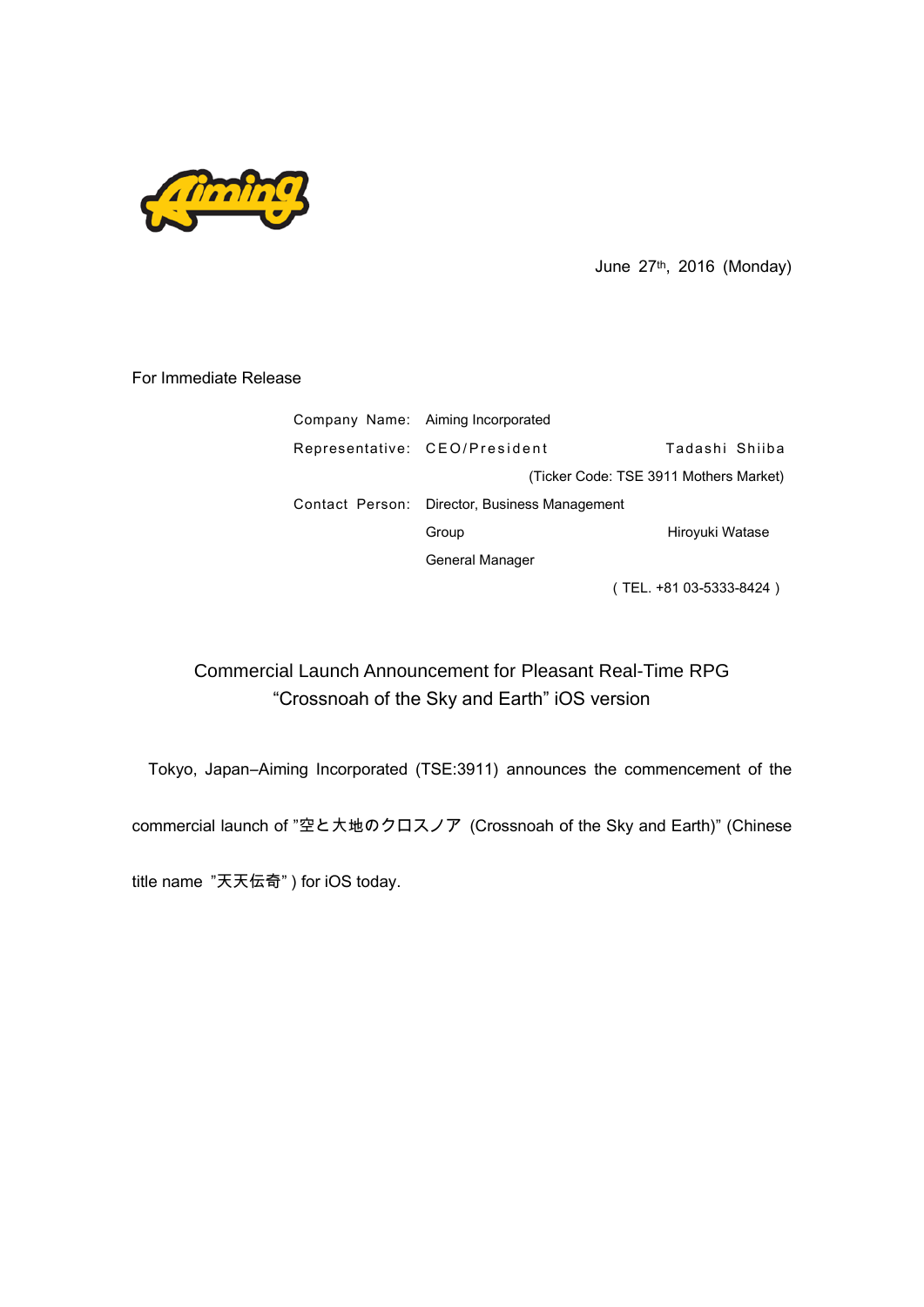

"Crossnoah of the Sky and Earth" is a real-time RPG with high-quality full 3D graphics, which sets its story on a fantasy world called "Hydra Continent". Players can enjoy the speedy and gorgeous action battles anytime with easy and simple controls by using 360-degree camera angles. In the real-time battles, on "which timing" players should use special attacks, such as skills or summons, is the key for them to win. Players' controls would change the situation of each battle dramatically; for example, activating skills to interrupt the enemy's attacks, or launching concentrate attacks right before the enemy activates some ultimate skills, etc. Simple controls, but the deep strategy of battle, are never simple.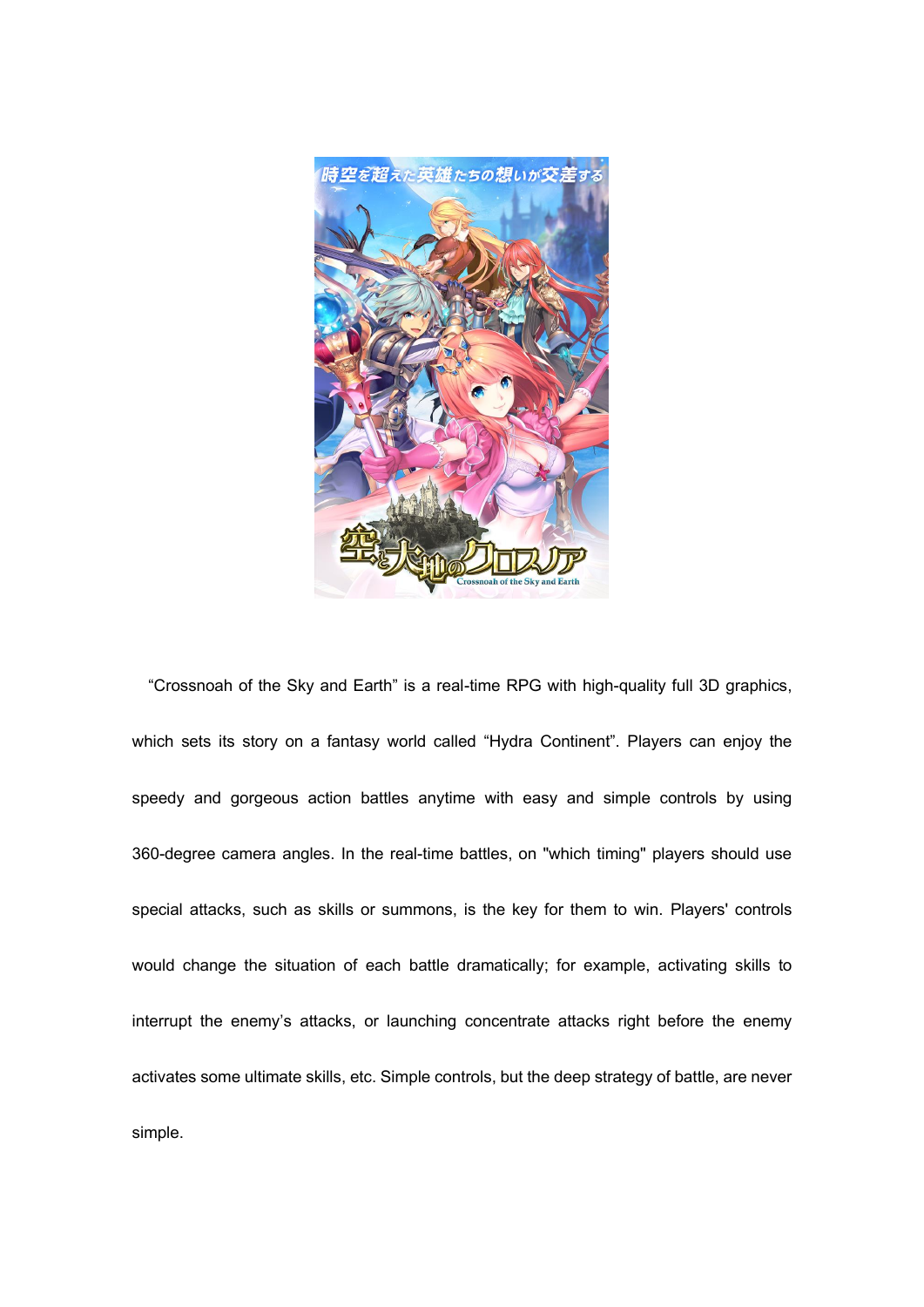The main characters' voices are provided by famous voice actors and actresses such as 櫻井孝宏 (Takahiro Sakurai), 子安武人 (Takehito Koyasu), 悠木碧 (Aoi Yūki), 石田彰 (Akira Ishida). Other characters' voices are also provided by well-known voice actors and actresses. Furthermore, the main theme music is composed by "植松伸夫 (Nobuo Uematsu)", the master of game music industry.

In addition, " Crossnoah of the Sky and Earth" has generated over 230,000 pre-registered players on June 24<sup>th</sup>, 2016.

<Game Overview>

Title: "Crossnoah of the Sky and Earth"

Genre: Refreshing Real-Time RPG

Device/OS Version: iOS 8.0 or higher / Android 4.2 or higher

Start of Service: iOS: June 27<sup>th</sup>, 2016 (Monday)

Android: late June, 2016

Tentative Price: Free-to-play (with options for in-app purchases)

Official Website: <https://sorakuro.com/>

Official LINE@: @sorakuro

Official Twitter Page: [https://twitter.com/sp\\_sorakuro](https://twitter.com/sp_sorakuro)

Official Twitter Account: @sp\_sorakuro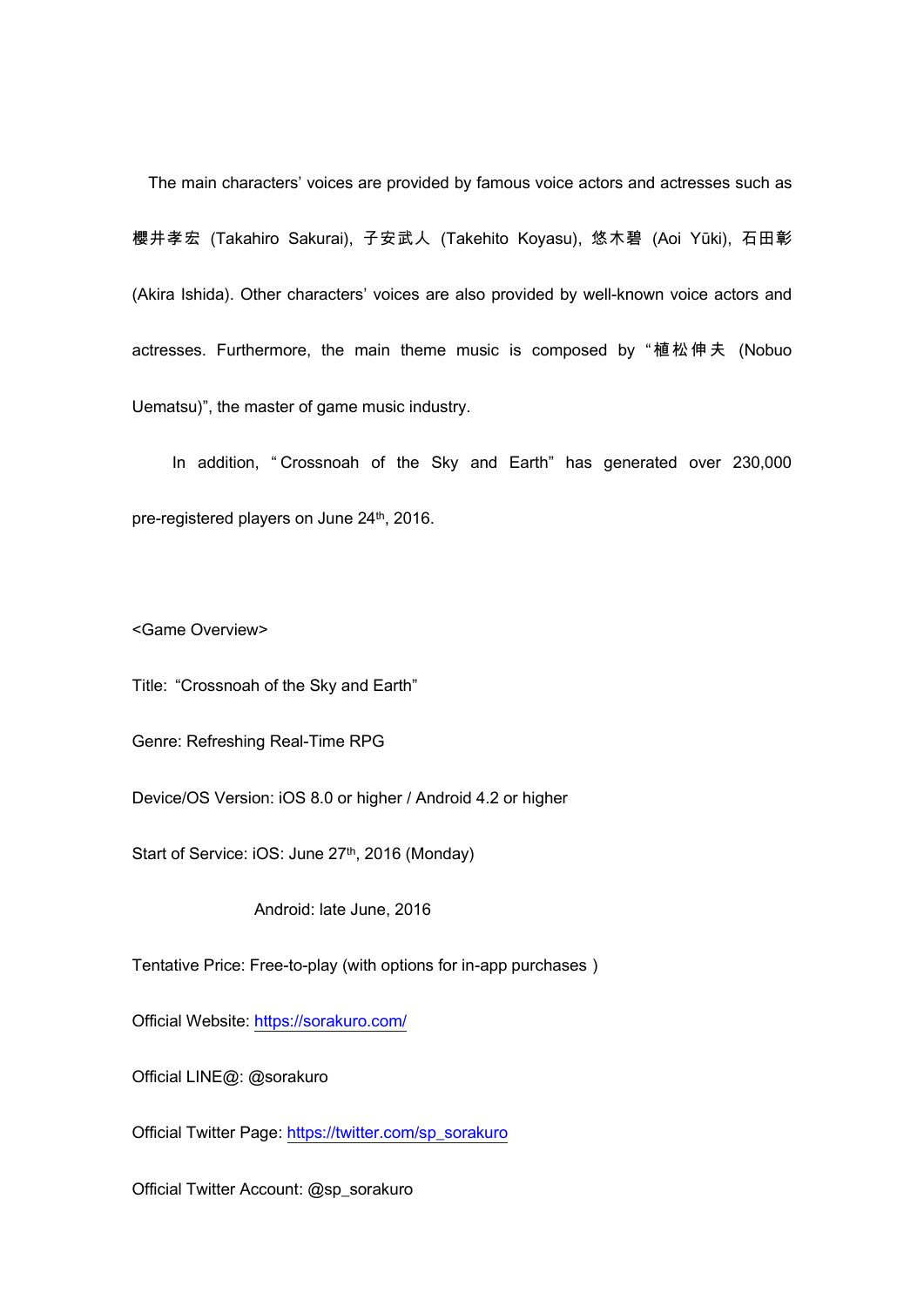Official Hashtag: #空クロ

●Download Page (iOS):

<https://itunes.apple.com/jp/app/id1046369962>